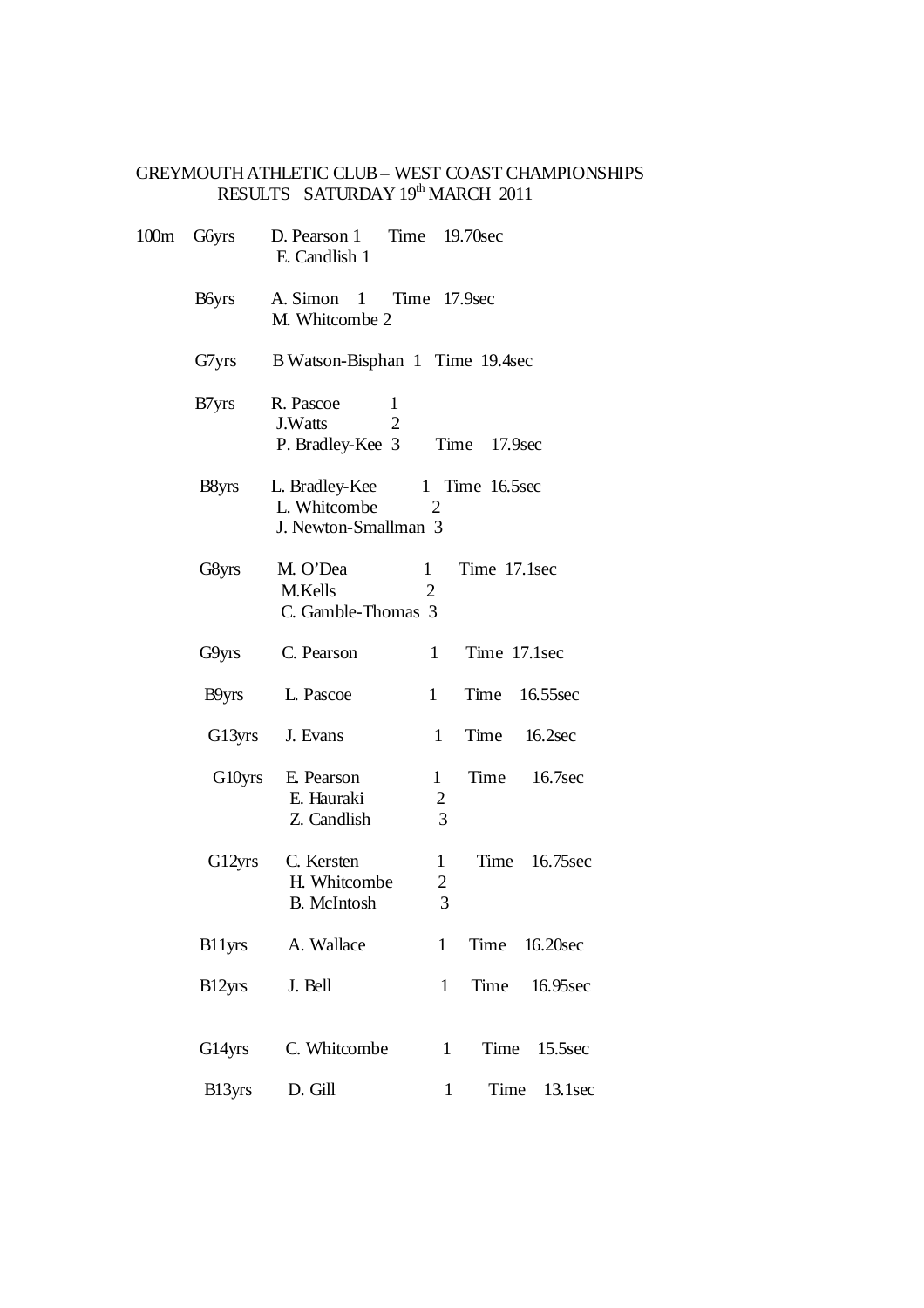| M19                    | 1 Time 12.3sec<br>D. Smith                                                          |
|------------------------|-------------------------------------------------------------------------------------|
| SM                     | J. O'connor 1 Time 12.9sec                                                          |
| M50                    | R. Thomas 1<br>Time 18.9sec                                                         |
| W60                    | Time 17.6sec<br>L. Anderson 1                                                       |
|                        | W55 B Steltner 1<br>Time 17.7sec                                                    |
| SHOT PUT M19 D. Smith  | Dist<br>1<br>17.76m                                                                 |
|                        | LONG JUMP SM J. O'Connor 1 Dist 4.76m                                               |
|                        | M50 R. Thomas 1<br>Dist<br>2.11m                                                    |
|                        | W55 B. Steltner 1 Dist<br>3.03m                                                     |
|                        | W60 L. Anderson 1 Dist<br>3.09 <sub>m</sub>                                         |
| <b>DISCUS</b><br>G8yrs | Dist<br>M. Kells<br>13.70m<br>1<br>M. O'Dea<br>$\overline{2}$<br>C. Gamble-thomas 3 |
| B <sub>8yrs</sub>      | L. Bradley-Keel 1 Dist 14.31m<br>J.Newton-Smallman 2<br>L. Whitcombe<br>3           |
|                        | G9yrs C. Pearson 1 Dist 10.44m                                                      |
|                        | B9yrs L. Pascoe<br>1 Dist 13.33m                                                    |
| G6yrs                  | D. Pearson<br>1 Dist 6.90m<br>E. Candlish<br>$\mathbf{z}$<br>3<br>K.Bell            |
| G7yrs                  | Dist 4.17m<br>B Watson-Bisphan<br>$\mathbf{1}$                                      |
| B6yrs                  | M Whitcombe<br>Dist 9.92m<br>1<br>A. Simon<br>$\overline{2}$                        |
| B7yrs                  | K. Pascoe<br>Dist 10.05m<br>1<br>P. Bradley-Kee<br>2<br>3<br>J. Watts               |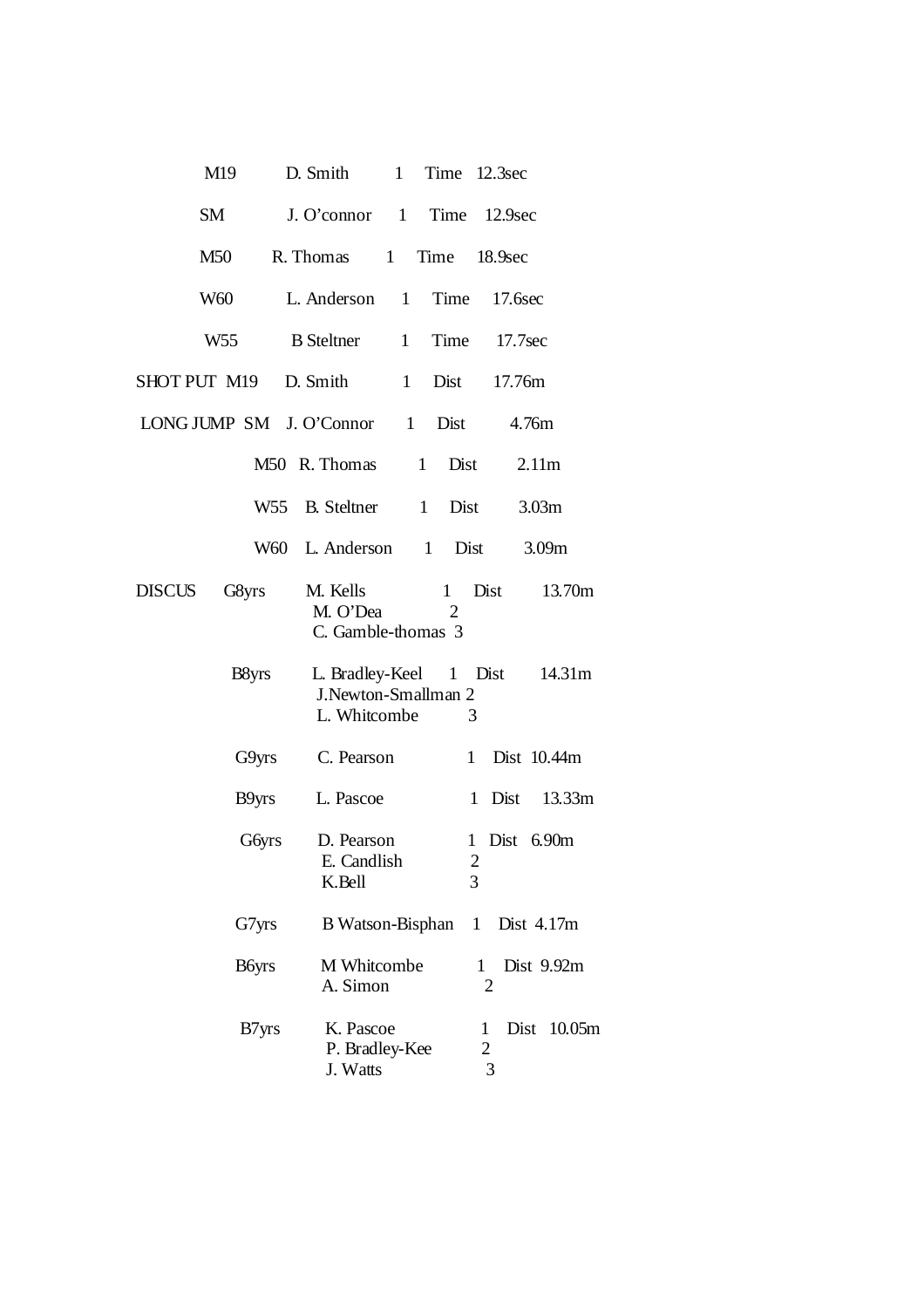| <b>DISCUS</b> | G10yrs          | E. Pearson<br>Z. Candlish<br>E. Hauraki                | $\mathbf{1}$<br>$\overline{c}$<br>3 | Dist 16.89m           |
|---------------|-----------------|--------------------------------------------------------|-------------------------------------|-----------------------|
|               | B11yrs          | A. Wallace                                             | $\mathbf{1}$                        | Dist<br>18.16m        |
|               | B12yrs          | J. Bell                                                | $\mathbf{1}$                        | Dist 13.40m           |
|               | G12yrs          | C. Kersten<br><b>B.</b> McIntosh<br>H. Whitcombe       | 1<br>$\overline{c}$<br>3            | Dist<br>17.84m        |
|               | G13yrs          | J. Evans                                               | $\mathbf{1}$                        | Dist<br>16.04m        |
|               | G14yrs          | C. Whitcombe                                           | $\mathbf{1}$                        | Dist<br>19.88m        |
|               | B13yrs          | D. Gill                                                | $\mathbf{1}$                        | 24.15m<br>Dist        |
| 800M          | B12yrs          | J. Bell                                                | $\mathbf{1}$                        | Time $3min\ 02,7sec$  |
|               | B11yrs          | A. Wallace                                             | $\mathbf{1}$                        | Time 3min 00.5sec     |
|               | G12yrs          | H. Whitcombe<br><b>B.</b> McIntosh                     | $\mathbf{1}$<br>$\overline{2}$      | Time 4min 02.7sec     |
|               | G13yrs          | J. Evans                                               | 1                                   | Time 3min 09.3sec     |
|               | B13yrs          | D. Gill                                                | $\mathbf{1}$                        | 2min 50.33sec<br>Time |
|               | G14yrs          | C. Whitcombe                                           | $\mathbf{1}$                        | 3min 32.3sec<br>Time  |
|               | G8yrs           | M.O'Dea<br>M. Kells                                    | $\mathbf{1}$<br>2                   | Time 3min 14.5sec     |
|               | G9yrs           | C. Pearson                                             | $\mathbf{1}$                        | 3 min 13.9sec<br>Time |
|               | B9yrs           | L. Pascoe                                              | $\mathbf{1}$                        | Time<br>3 min 05.7sec |
|               | B8yrs           | L. Bradley-Kee<br>L. Whitcombe<br>J. Newton-Smallman 3 | $\mathbf{1}$<br>$\overline{2}$      | Time<br>3min 28.8sec  |
|               | G10yrs          | E. Pearson<br>E. Hauraki                               | $\mathbf{1}$<br>$\overline{2}$      | Time<br>3min 18.4sec  |
|               | LONG JUMP G8YRS | M. O'Dea                                               | $\mathbf{1}$                        | 3.07m<br>Dist         |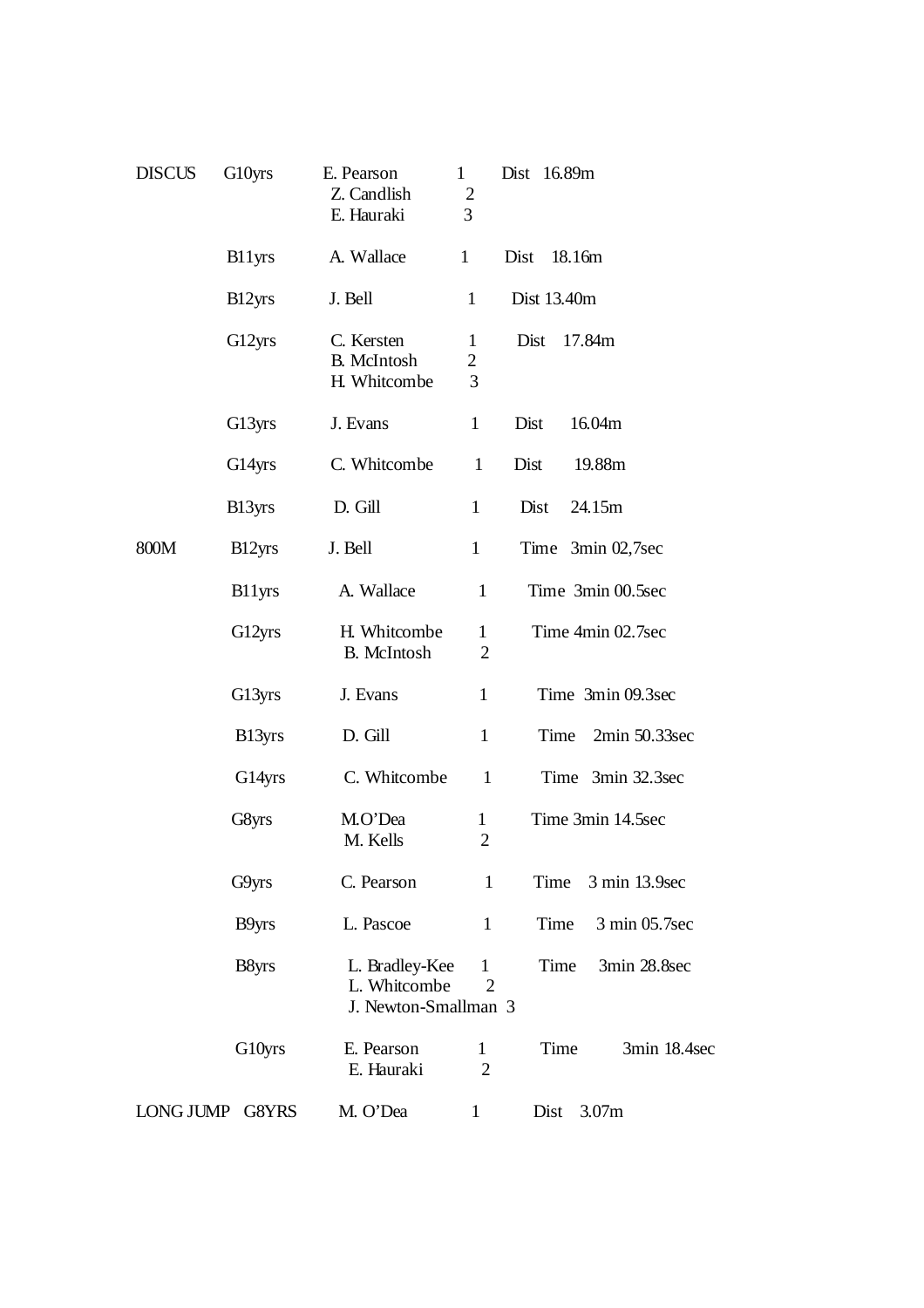|                  |                   | M. Kells<br>$\overline{2}$<br>C. Gamble-Thomas 3                                          |
|------------------|-------------------|-------------------------------------------------------------------------------------------|
|                  | B <sub>8yrs</sub> | Dist 2.77m<br>L. Bradley-Kee 1<br>J.Newton-Smallman 2<br>L. Whitcombe<br>3                |
| <b>LONG JUMP</b> | G9yrs             | C. Pearson 1 Dist 3.33m                                                                   |
|                  | B9yrs             | L. Pascoe 2<br>Dist $3.20m$                                                               |
|                  | B7yrs             | R. Pascoe<br>1 Dist 2.75m<br>P. Bradley-Kee 2<br>J. Watts<br>3                            |
|                  | <b>B</b> byrs     | M. Whitcombe 1 Dist 2.86m<br>A. Simon<br>$\overline{2}$                                   |
|                  | G6yrs             | Dist 2.47m<br>D. Pearson<br>$\mathbf{1}$<br>E. Candlish<br>$\overline{c}$<br>3<br>K. Bell |
|                  | G7yrs             | B. Watson-Bisphan 1 Dist<br>2.54m                                                         |
| <b>JAVELIN</b>   | M19               | D. Smith $1$<br>Dist 22.60m                                                               |
|                  | SM                | J.O'Connor 1 Dist 34.27m                                                                  |
|                  | <b>B</b> 16       | D. Gill<br>1<br>Dist 19.63m                                                               |
|                  | G <sub>16</sub>   | B. McIntosh 1 Dist 10.71m<br>C.Whitcombe 2<br>C. O'Connor 3                               |
| <b>SHOT PUT</b>  | G10yrs            | Dist 6.29m<br>E. Pearson<br>1<br>Z. Candlish<br>$\overline{2}$<br>E. Hauraki<br>3         |
|                  | B11yrs            | A. Wallace<br>Dist 5.90m<br>1                                                             |
|                  | G12yrs            | C. Kersten<br>Dist 6.35m<br>1<br>H. Whitcombe<br>$\overline{2}$                           |
|                  | B12yrs            | Dist 6.06m<br>J. Bell<br>1                                                                |
|                  | G13yrs            | J. Evans<br>Dist 5.67m<br>1                                                               |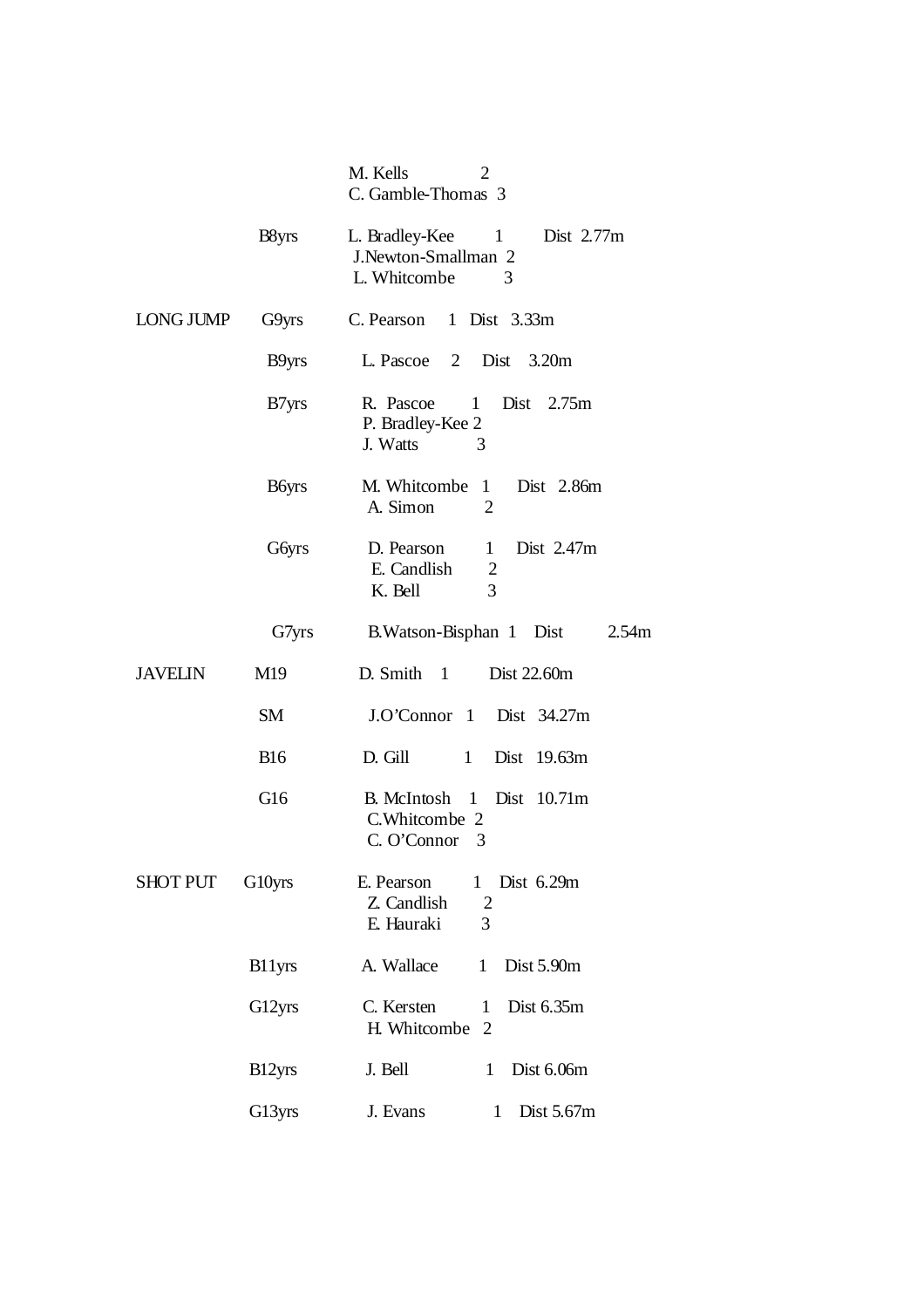|                  | G7yrs             | B. Watson-Bisphan 1 Dist 2.62m                                                                       |
|------------------|-------------------|------------------------------------------------------------------------------------------------------|
|                  | B7yrs             | R. Pascoe<br>1<br>Dist $4.27m$<br>P.Bradley-Kee 2<br>J. Watts                                        |
| <b>SHOT PUT</b>  | G8yrs             | M. O'Dea<br>Dist 4.19m<br>1<br>C.Gamble-thomas 2                                                     |
|                  | B8yrs             | L. Bradley-Kee<br>1 Dist $6.14m$<br>J.Newton-Smallman 2<br>L. Whitcombe<br>3                         |
|                  | G9yrs             | C. Pearson<br>Dist 5.35m<br>1                                                                        |
|                  | B9yrs             | L. Pascoe<br>$\mathbf{1}$<br>Dist $6.13m$                                                            |
| LONG JUMP G10yrs |                   | E.Pearson<br>1 Dist 3.43m<br>Z.Candlish<br>2                                                         |
|                  | B11yrs            | A. Wallace<br>Dist $3.54m$<br>$\mathbf{1}$                                                           |
|                  | B12yrs            | J. Bell<br>$\mathbf{1}$<br>Dist 3.38m                                                                |
|                  | G12yrs            | Dist 3.22m<br>C. Kersten<br>$\mathbf{1}$<br><b>B.McIntosh</b><br>$\overline{2}$<br>H. Whitcombe<br>3 |
|                  | G13yrs            | Dist 3.31m<br>J.Evans<br>$\mathbf{1}$<br>C.Whitcombe<br>$\overline{2}$                               |
|                  | B13yrs            | Dist 4.54m<br>D. Gill<br>$\mathbf{1}$                                                                |
| <b>SHOT PUT</b>  | <b>B</b> byrs     | M. Whitcombe<br>1<br>Dist 3.57m                                                                      |
|                  | <b>G</b> byrs     | D. Pearson<br>Dist $3.71m$<br>1<br>E. Candlish<br>$\overline{c}$<br>3<br>K. Bell                     |
| 60METERS         | B <sub>8yrs</sub> | L.Bradley-Kee 1 Time 10.2sec<br>L. Whitcombe<br>$\overline{2}$<br>J.Newton-Smallman 3                |
|                  | G9yrs             | 1<br>Time 10.6sec<br>C. Pearson                                                                      |
|                  | B9yrs             | L. Pascoe<br>Time 10.6sec<br>$\mathbf{1}$                                                            |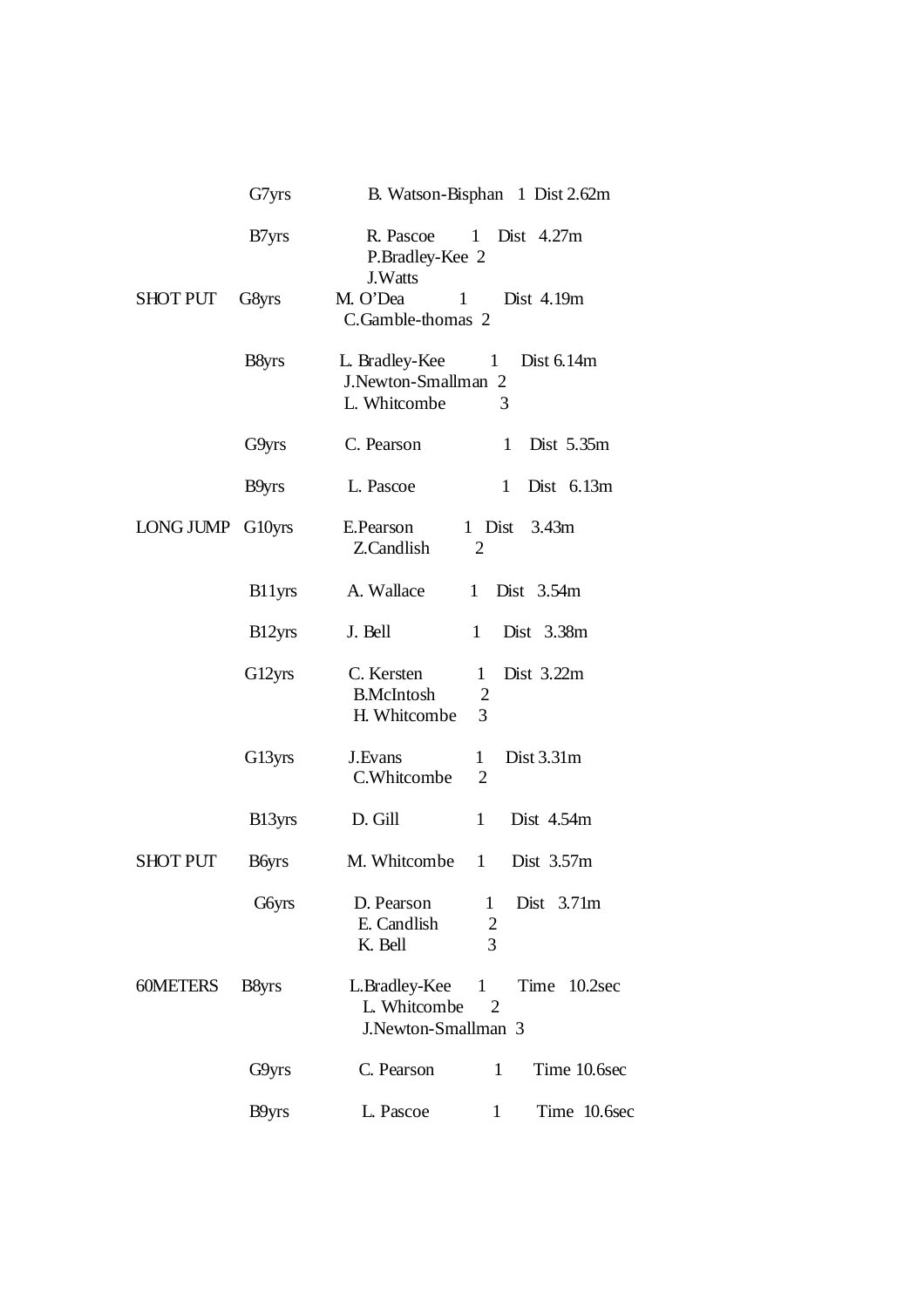|                  | G12yrs            | H. Whitcombe<br>Time 10.56sec<br>$\mathbf{1}$                                |
|------------------|-------------------|------------------------------------------------------------------------------|
|                  | B11yrs            | A. Wallace<br>Time 10.16sec<br>1                                             |
|                  | B12yrs            | Time 10.63sec<br>J. Bell<br>$\mathbf{1}$                                     |
| <b>60METERS</b>  | <b>G6Yrs</b>      | Time 12.1sec<br>D. Pearson<br>$\mathbf{1}$<br>K. Bell<br>2                   |
|                  | <b>B</b> byrs     | M. Whitcombe<br>Time 11.73sec<br>-1                                          |
|                  | G7yrs             | B. Watson-Bisphan 1<br>Time 11.75sec                                         |
|                  | B7yrs             | Time 10.9sec<br>J. Watts<br>$\overline{1}$<br>R. Pascoe 2<br>P.Bradley-Kee 3 |
|                  | G8yrs             | M.O'Dea<br>1<br>Time 10.48sec<br>C. Gamble-Thomas 2                          |
|                  | G14yrs            | C. Whitcombe<br>Time 9.36sec<br>$\mathbf{1}$                                 |
|                  | B13yrs            | D. Gill<br>Time 8.25sec<br>1                                                 |
| 400 <sub>m</sub> | B <sub>8yrs</sub> | Time 1min 40.97sec<br>L. Whitcombe 1<br>J. Newton-Smallman                   |
|                  | G8yrs             | Time 1min 29.44sec<br>M.O'Dea<br>1<br>C. Gamble Thomas 2                     |
|                  | <b>G</b> byrs     | Time 1min 41.82sec<br>D. Pearson<br>$\mathbf{1}$<br>$\overline{2}$<br>K.Bell |
|                  | G7yrs             | B. Watson-Bisphan 1<br>Time 1min 49.53sec                                    |
|                  | <b>B</b> byrs     | M. Whitcombe<br>Time<br>1min 49.25sec<br>$\mathbf{1}$                        |
|                  | B <sub>7yrs</sub> | R. Pascoe<br>$\mathbf{1}$<br>Time<br>1min 25.88sec                           |
|                  | G9yrs             | Time 1min 36.12sec<br>C. Pearson<br>$\mathbf{1}$                             |
|                  | B9yrs             | Time 1min 21.8sec<br>L. Pascoe<br>$\mathbf{1}$                               |
|                  | <b>B11yrs</b>     | A. Wallace<br>Time 1min 23.16sec<br>$\mathbf{1}$                             |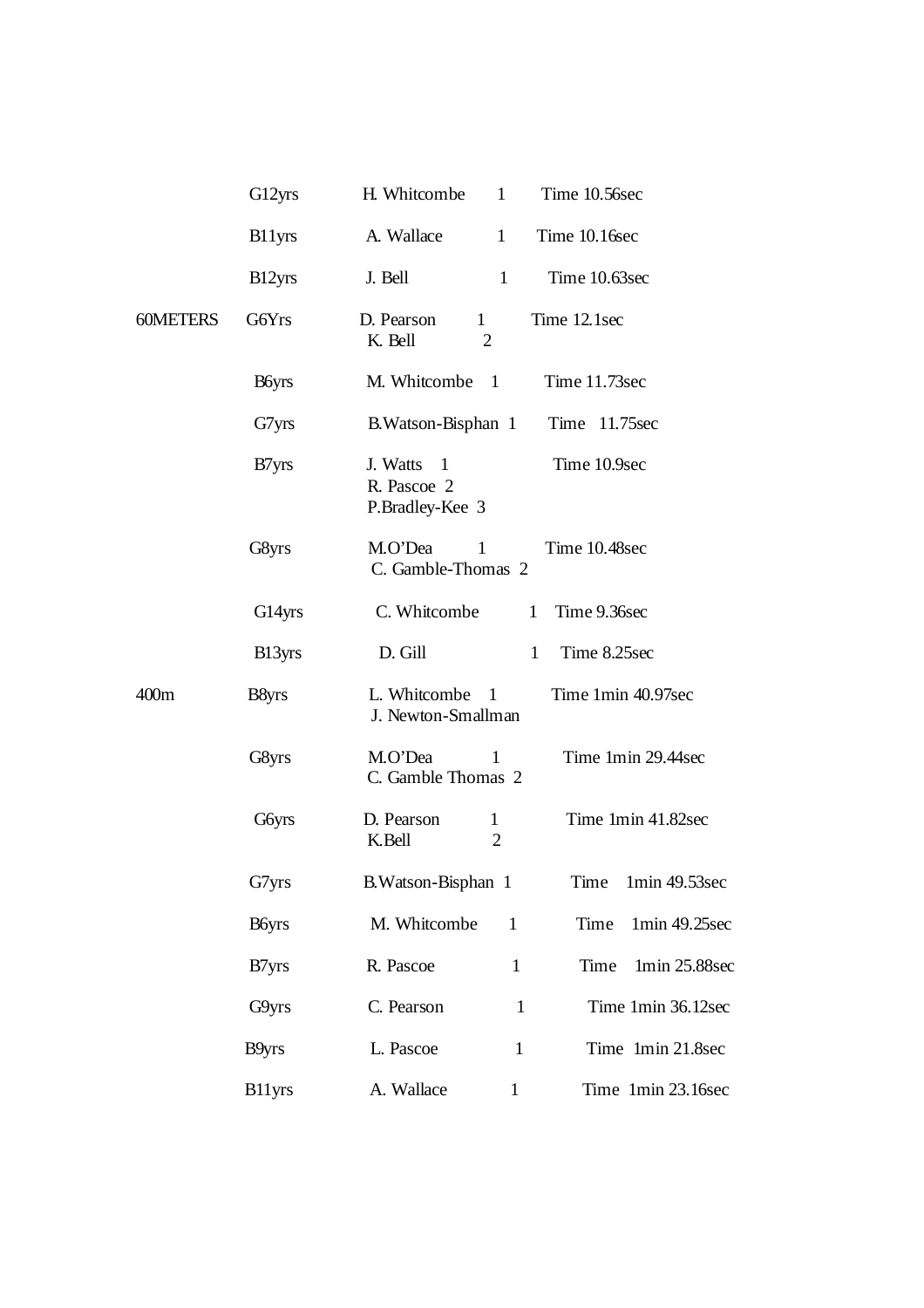|                  | G12yrs             | $\mathbf{1}$<br>H. Whitcombe<br>Time 1min 41.06sec                     |
|------------------|--------------------|------------------------------------------------------------------------|
|                  | G14yrs             | C. Whitcombe<br>$\begin{array}{c} 1 \end{array}$<br>Time 1min 22.82sec |
|                  | B <sub>13yrs</sub> | $\mathbf{1}$<br>D. Gill<br>Time 1min 15.72sec                          |
| <b>DISCUS</b>    | M19                | D. Smith<br>Dist $21.27m$ (PB)                                         |
|                  | G16                | C. Whitcombe Dist 18.36m                                               |
| 200m             | SM                 | Time 27.5sec<br>J.O'Connor                                             |
|                  | M50                | R. Thomas<br>Time 43sec                                                |
|                  | M <sub>19</sub>    | D. Smith<br>Time 25.9sec                                               |
| 150M             | G16                | C. Whitcombe Time24.4sec                                               |
| 400 <sub>m</sub> | SM                 | J. O'Connor<br>Time 1min 01.5sec                                       |
|                  | M19                | D.Smith<br>Time 59.6sec                                                |
| 3000m            | W45                | R. Turton<br>Time 17min 06.4sec                                        |

## 100m WEST COAST SECONDARY SCHOOLS

| <b>GIRLS</b> | C. Whitcombe 1 Time 15.7sec |             |
|--------------|-----------------------------|-------------|
| BOYS         | D.Smith<br>D Gill           | 1 Time 12.7 |

## MASTERS & SENIOR MEN FIELD EVENTS

- SHOT PUT W50 L. Beach 1 Dist 8.98m
	- W55 B. Stelner 1 Dist 6.54m
	- W60 B. Church 1 Dist 7.21m L. Anderson 2
	- W65 A. Duncan 1 Dist 5.97m D. Underwood 2
	- SM R. Stewart 1 Dist 10.00m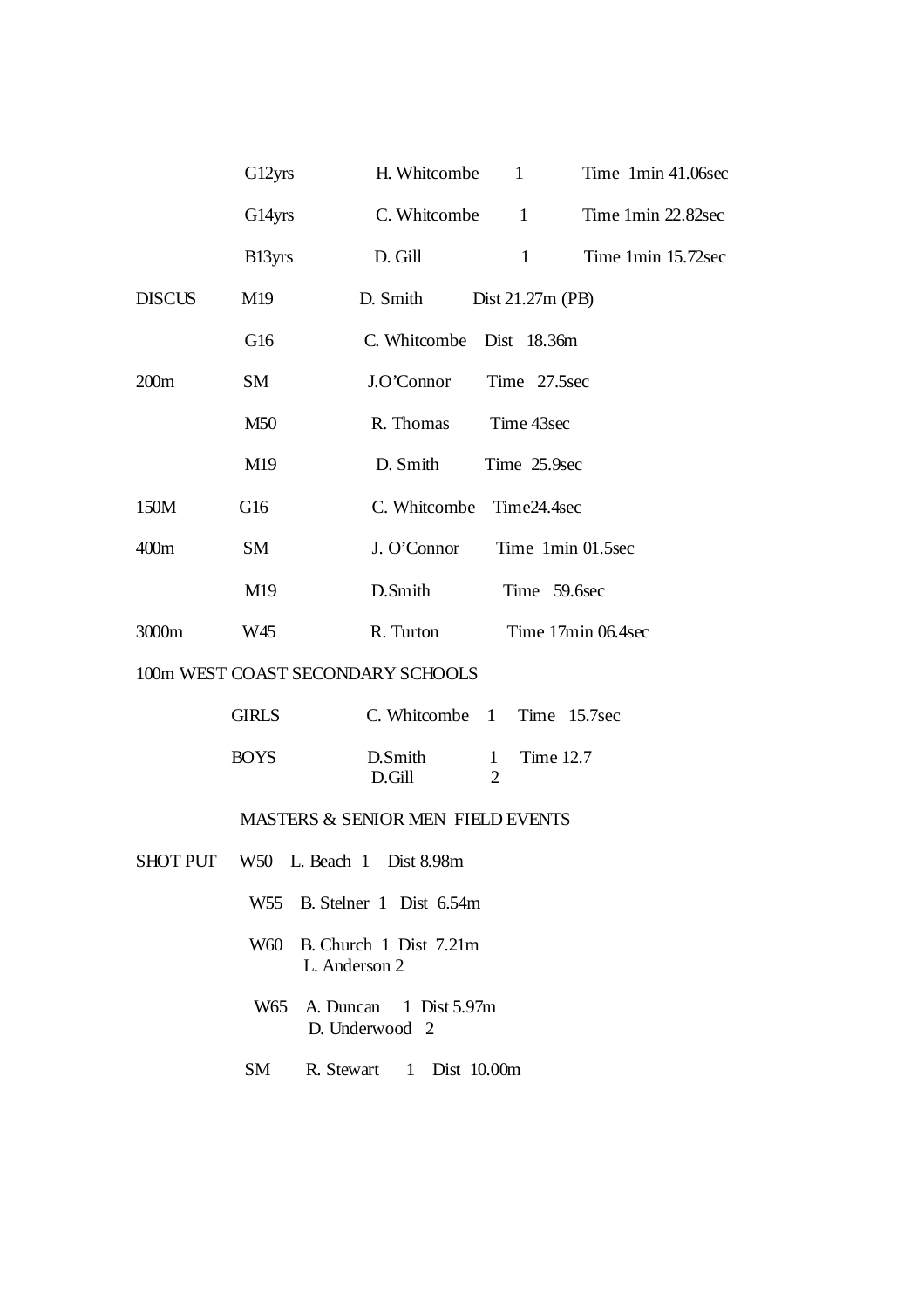| <b>SHOT PUT</b>    | M <sub>50</sub> | Keith Barrow<br>1 Dist 12.04m<br>R. Thomas<br>2.                                                                |
|--------------------|-----------------|-----------------------------------------------------------------------------------------------------------------|
|                    | M60             | R. Davison<br>$\mathbf{1}$<br>Dist 9.95m<br>A. Anderson<br>$\overline{2}$                                       |
|                    | M65             | G. Church<br>Dist 6.56m<br>1                                                                                    |
|                    | M70             | <b>Brian Senior</b><br>Dist 10.72m<br>1                                                                         |
| <b>DISCUS</b>      | <b>SM</b>       | R.Stewart<br>Dist 30.02m<br>1                                                                                   |
|                    | M70             | <b>B.</b> Senior<br>Dist 30.88m<br>$\mathbf{1}$                                                                 |
|                    | M65             | G. Church<br>1 Dist 20.36                                                                                       |
|                    | M60             | <b>Rick Davison</b><br>Dist 41.26m (Canterbury Masters Record)<br>$\mathbf{1}$<br>A. Anderson<br>$\overline{2}$ |
|                    | M50             | K. Barrow<br>Dist 32.28m<br>1<br>R. Thomas<br>$\overline{2}$                                                    |
|                    | W <sub>50</sub> | L. Beach<br>1 Dist 20.39m                                                                                       |
|                    | W <sub>55</sub> | <b>B.</b> Steltner<br>Dist 15.62m<br>1                                                                          |
|                    | W <sub>60</sub> | <b>B.</b> Church<br>Dist 18.96m<br>$\mathbf{1}$                                                                 |
|                    | W65             | A. Duncan<br>Dist 12.25m<br>$\mathbf{1}$<br>D. Underwood<br>2                                                   |
| <b>TRIPLE JUMP</b> |                 |                                                                                                                 |
|                    | <b>SM</b>       | Dist 10.46m<br>J. O'Connor<br>1                                                                                 |
|                    | W55             | <b>B.</b> Steltner<br>Dist 6.71m<br>$\mathbf{1}$                                                                |
|                    | W <sub>60</sub> | L. Anderson<br>Dist<br>6.65m<br>$\mathbf{1}$                                                                    |
| <b>JAVELIN</b>     | <b>SM</b>       | J. O'Connor<br>34.25m<br>Dist<br>$\mathbf{1}$<br>$\overline{2}$<br>W. Kemp                                      |
|                    | M50             | K. Barrow<br>Dist 30.45m<br>$\mathbf{1}$<br>R. Thomas<br>$\overline{2}$                                         |
|                    | M60             | R. Davison<br>Dist 30.55<br>$\mathbf{1}$                                                                        |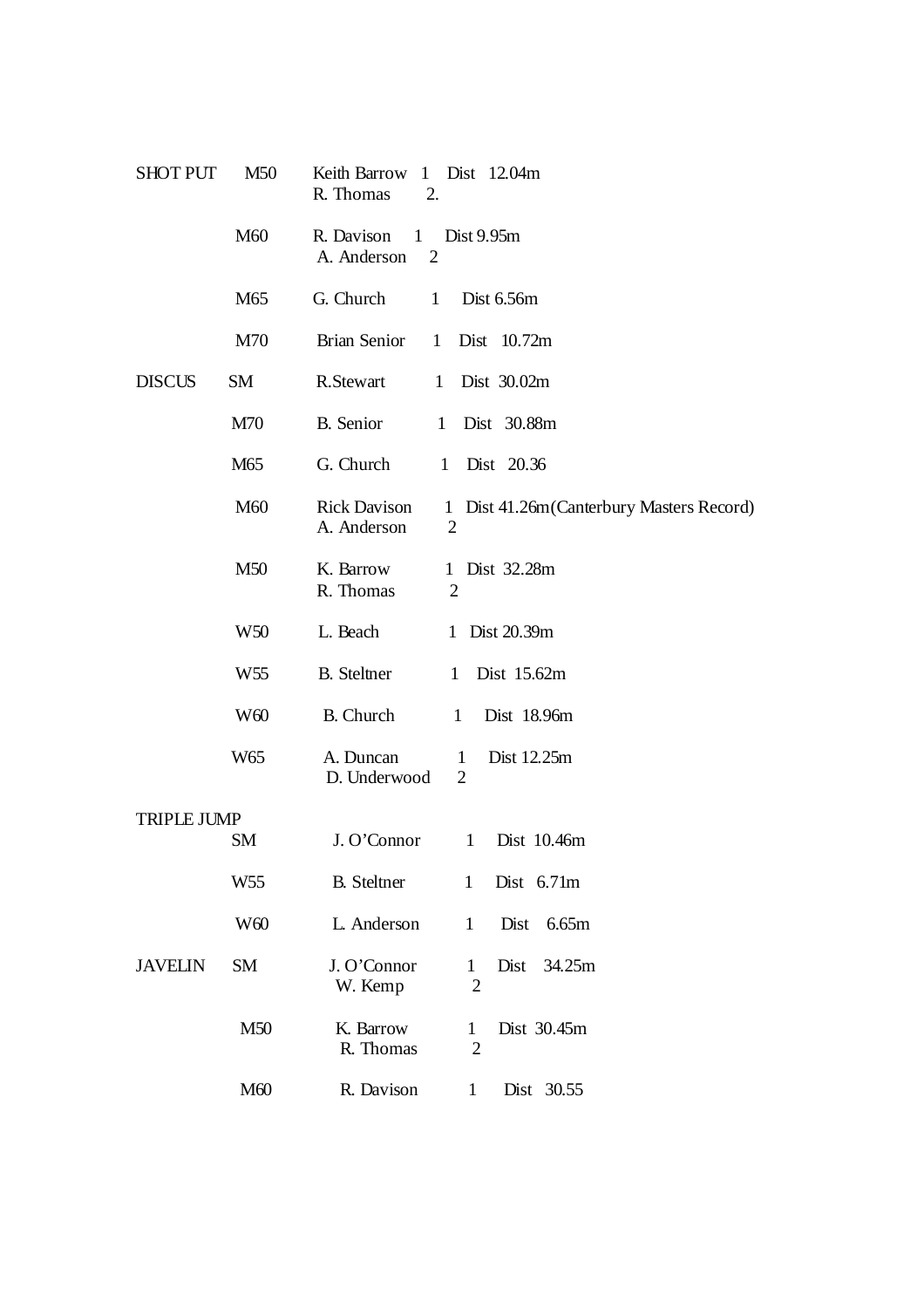| <b>JAVELIN</b>      | M65                 | G. Church                 | $\mathbf{1}$                   | Dist 18.87m                        |
|---------------------|---------------------|---------------------------|--------------------------------|------------------------------------|
|                     | M70                 | <b>B.</b> Senior          | $\mathbf{1}$                   | Dist 23.75                         |
|                     | W <sub>50</sub>     | L. Beach                  | $\mathbf{1}$                   | Dist 23.03                         |
|                     | W <sub>55</sub>     | <b>B.</b> Steltner        | $\mathbf{1}$                   | Dist<br>15.58m                     |
|                     | W <sub>60</sub>     | <b>B</b> Church           | $\mathbf{1}$                   | Dist<br>17.52m                     |
|                     | W <sub>65</sub>     | L. Anderson<br>A. Duncan  | $\mathbf{1}$<br>$\overline{2}$ | 14/26m<br>Dist                     |
| <b>HAMMER THROW</b> |                     |                           |                                |                                    |
|                     | <b>SM</b>           | R. Stewart                | $\mathbf{1}$                   | Dist 20.68m                        |
|                     | M50                 | K. Barrow<br>R. Thomas    | $\mathbf{1}$<br>$\overline{2}$ | Dist 23.42m                        |
|                     | M60                 | R. Davison                | $\mathbf{1}$                   | Dist 44.20m                        |
|                     | M65                 | G. Church                 | $\mathbf{1}$                   | Dist 21.34m                        |
|                     | M70                 | B. Senior                 | $\mathbf{1}$                   | Dist 37.00m                        |
|                     | W <sub>50</sub>     | L. Beach                  | $\mathbf{1}$                   | Dist 23.39m                        |
|                     | W <sub>55</sub>     | <b>B.</b> Steltner        | $\mathbf{1}$                   | Dist<br>17.77m                     |
|                     | W <sub>60</sub>     | <b>B</b> Church           | $\mathbf{1}$                   | 27.25m<br>Dist                     |
|                     | W <sub>65</sub>     | D. Underwood<br>A. Duncan | $\mathbf{1}$<br>2              | Dist<br>16/20m                     |
|                     | <b>WEIGHT THROW</b> |                           |                                |                                    |
|                     | W <sub>50</sub>     | L. Beach                  | 1                              | Dist 7.32m                         |
|                     | W <sub>55</sub>     | <b>B</b> Steltner         | 1                              | Dist 7.54                          |
|                     | W60                 | <b>B.</b> Church          | 1                              | Dist<br>10.08m                     |
|                     | W65                 | D. Underwood<br>A. Duncan |                                | Dist<br>6.81m<br>$\mathbf{1}$<br>2 |